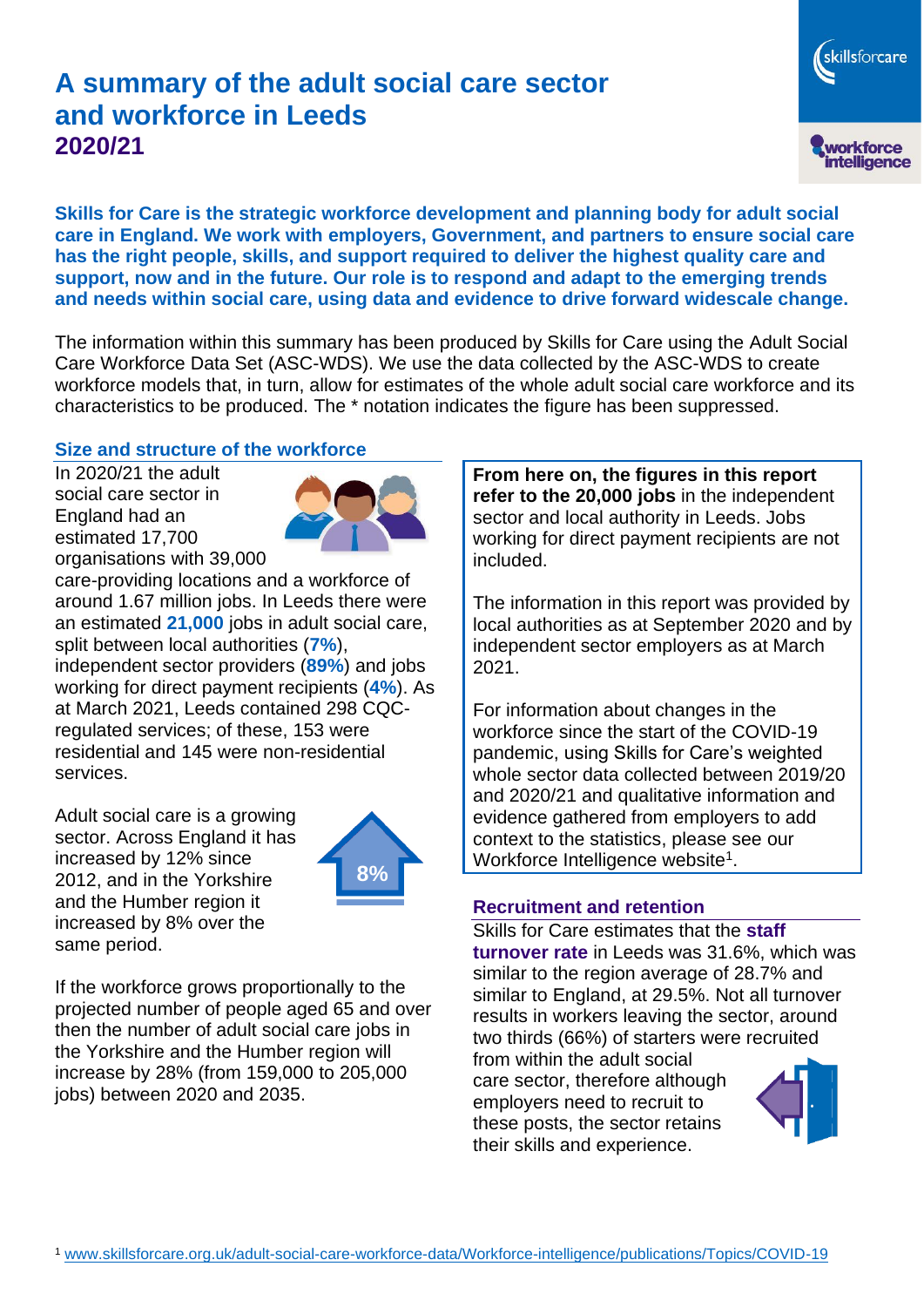Adult social care has an experienced 'core' of workers. Workers in Leeds had on average **9.2 years of experience in the sector** and 79% of the workforce had been working in the sector for at least three years.

Using both workforce intelligence evidence and our links with employers and stakeholders across England, we know that recruitment and retention is one of the largest issues faced by employers. We have many resources and tools available to help, for example the 'Values-based recruitment and retention toolkit'<sup>2</sup> and 'Seeing potential: widen your talent pool'. <sup>3</sup> For more information please visit: [www.skillsforcare.org.uk/recruitment-retention](http://www.skillsforcare.org.uk/recruitment-retention)

## **Employment information**

We estimate Leeds had **20,000** adult social care jobs employed in the local authority and independent sectors. These included 1,600 managerial roles, 800 regulated professionals, 15,000 direct care (including 12,000 care workers), and 2,600 other-non-care proving roles.

The average number of **sickness days** taken in the last year in Leeds was 10.7, (10.2 in Yorkshire and the Humber and 9.5 across England). With an estimated directly employed workforce of 18,500, this would mean employers in Leeds lost approximately **200,000 days to sickness in 2020/21**. In

England levels of staff sickness have nearly doubled over the course of the pandemic between 2019/20 and 2020/21, in total around 6 million extra days were lost to sickness than in the year before.

Less than a quarter (19%) of the workforce in Leeds were on zero-hours contracts. Around a half (53%) of the workforce usually worked full-time hours and 47% were part-time.

## **Chart 1. Proportion of workers on zero hours contracts by area**

**England** Yorkshire and the Humber Leeds



## **Workforce demographics**

The majority (82%) of the workforce in Leeds were female, and the average age was 42.9 years old. Workers aged 24 and



under made up 9% of the workforce and workers aged over 55 represented 23%. Given this age profile approximately 4,600 people will be reaching retirement age in the next 10 years.

Nationality varied by region, in England 83% of the workforce identified as British, while in the Yorkshire and the Humber region this was 93%. An estimated 87% of the workforce in Leeds identified as British, 5% identified as of an EU nationality and 8% a non-EU nationality, therefore there was a similar reliance on EU and non-EU workers.

## **Pay**



Table 1 shows the full-time equivalent annual or hourly pay rate of selected job roles in Leeds (area), Yorkshire and the Humber (region) and England.

All figures represent the independent sector as at March 2021, except social workers which represent the local authority sector as at September 2020. At the time of analysis, the National Living Wage was £8.72.

#### **Table 1. Average pay rate of selected job roles by area**

|                                 | <b>England</b> | <b>Region</b> | Area    |
|---------------------------------|----------------|---------------|---------|
| Full-time equivalent annual pay |                |               |         |
| Social Worker <sup>t</sup>      | £37,100        | £34,000       | £36,000 |
| Registered nurse                | £33,600        | £32,400       | £34,700 |
| Hourly pay                      |                |               |         |
| National Living<br>Wage         | £8.72          | £8.72         | £8.72   |
| Senior care worker              | £10.00         | £9.88         | £10.69  |
| Care worker                     | £9.29          | £9.12         | £9.25   |
| Support and<br>outreach         | £9.53          | £9.41         | £9.83   |

†Local authority social workers only.

Please note that pay varies by sector, with local authority pay generally being higher than independent sector pay.